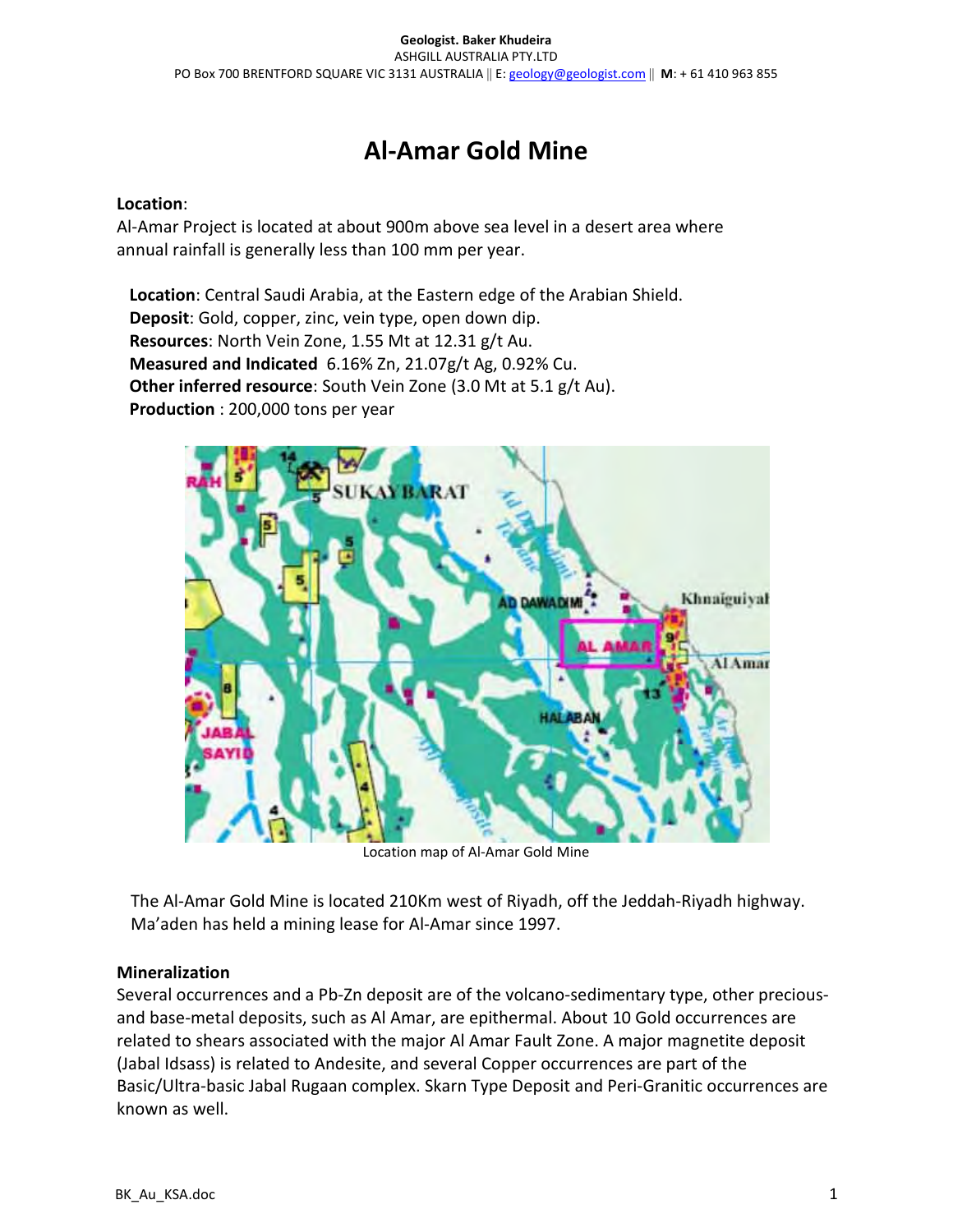## Epithermal Mineralization

Al Amar deposit was found beneath extensive old workings in meta-volcanic rocks. Initially, it was interpreted as Au-Cu-Pb-Zn vein mineralization, and then it was seen as an exhalative Massive Sulphide Deposit with Base Metals, before being recognized as Epithermal Gold mineralization accompanied by Ag, Cu, and Zn. Five basic volcanic cycles, intermediate to acid, were found at Al Amar. An early mineralization developed as a stockwork with Quartz, Pyrite, Chlorite, Sericite, Barite, and Sphalerite in "Unit 2", and sulphide Lenses with Barite and Talc occur at the top of Felsic "Unit 3". Most of the Gold mineralization is found in two zones: the "North vein", striking North. 100E with a 70 SW dip, and the sub-parallel "Breccia vein".



Mineralization zones of Al Amar Au Deposit

The North Vein shows Poly-phase filling with cockade Breccia and Ribbons of Sphalerite, Pyrite, and Chlorite. There is a correlation between Zinc and Gold grades. Gold and Silver tellurides are found, as at Mahd adh Dhahab.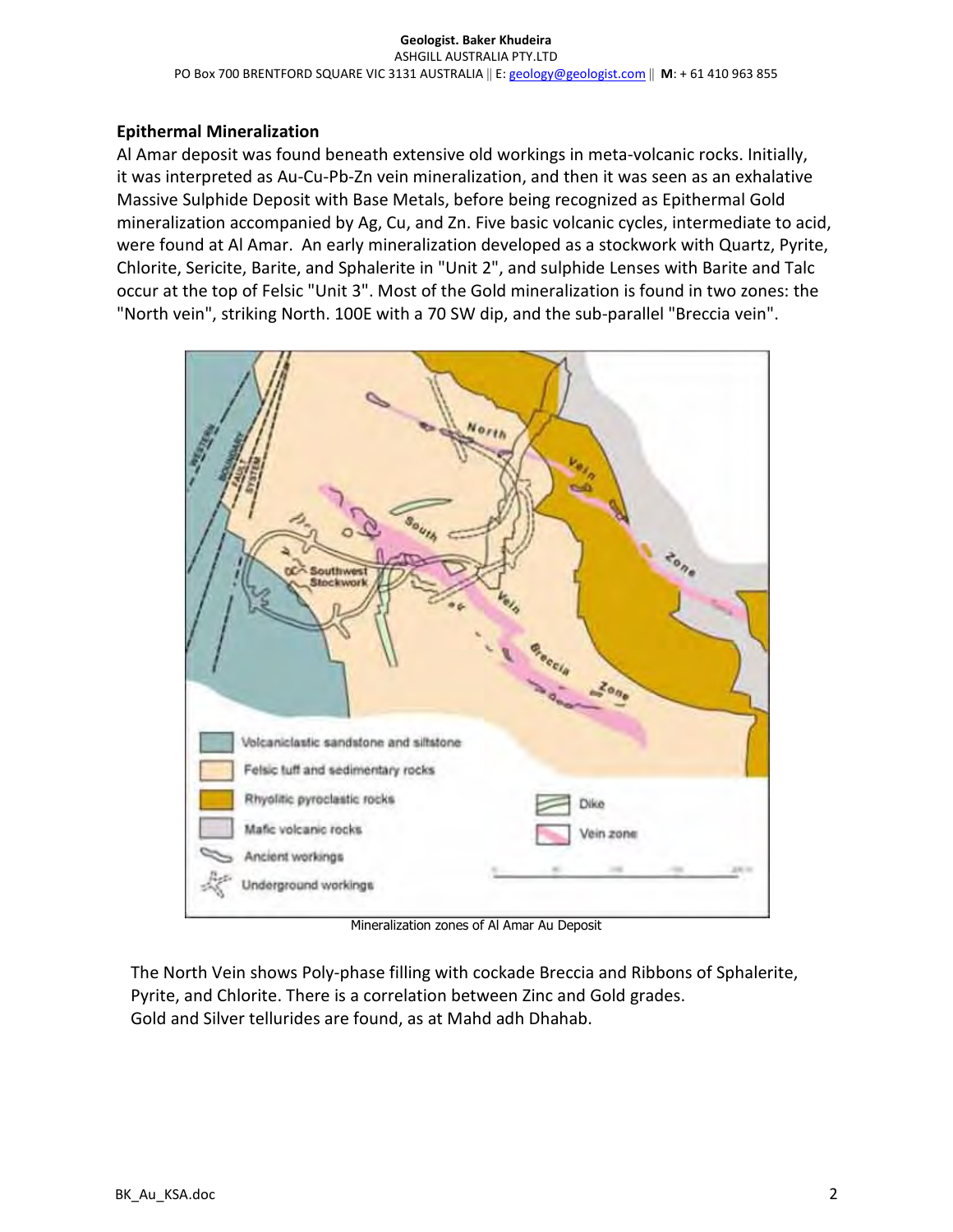The estimated resource is 1 Mt at 33 g/t Au, 31 g/t Ag, 7.8% Zn, and 0.87% Cu for the "North vein", and 1.1 Mt at 9.4 g/t Au, 26 g/t Ag and 5.75% Zn and 0.68% Cu for the southern "Breccia vein".

Several occurrences of the same type, but with few old workings and much more discrete hydrothermal alteration, yielded disappointing results, such At Taybi (South of Al Amar) where Zn-Cu-Ag sulfides were intersected.

#### Exploration perspectives

Re-investigation of the At Taybi and Umm Ad Dabah occurrences appears warranted, on the base of Al Amar deposit-model.

The Magnetite Lenses at Jabal Idsas, whose economic interest as Iron Ore is limited, might indicate the presence of blind Gold-Copper Au/Cu Porphyry mineralization according to the Hollister (1978) model.

The copper occurrences of Jabal Rugaan merit a check from the viewpoint of possible Gold and PGE mineralization associated with ultrabasic cumulates.

Exploration of selected (with the help of compiled previous geochemical samplings) areas of Al Amar Belt for porphyry deposits is necessary, as well as a regional re-appraisal of the Al Amar Fault Zone for mainly Gold and PGM.



View of Al Amar Gold Mine.